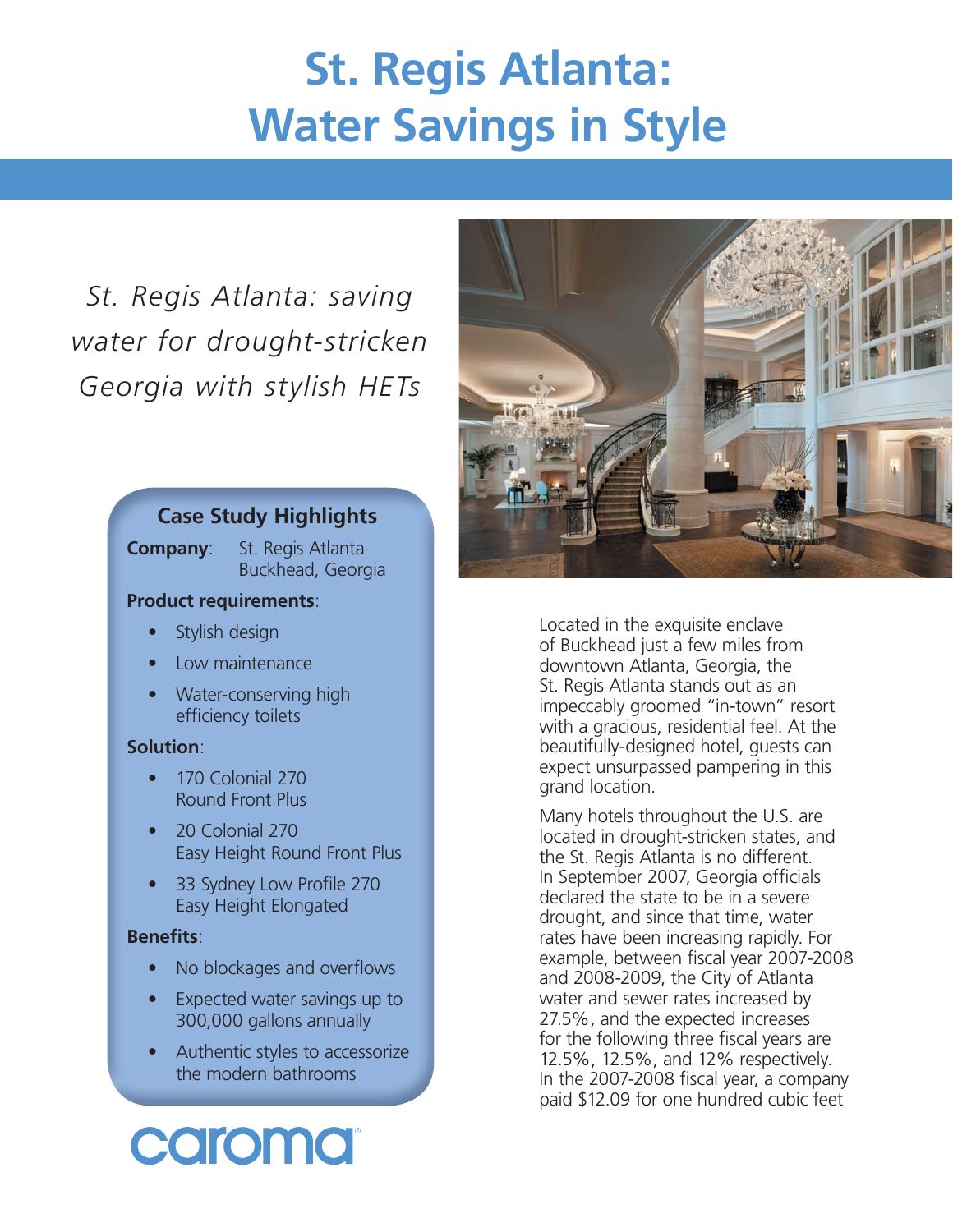of water and sewer (ccf or 748 gallons at 7+ ccf), and for the 2011-2012 fiscal year, the same amounts will cost \$21.85/ccf.

The large rate increases combined with population growth and the fluctuation of Atlanta's two main water sources (Lakes Lanier and Allatoona) have led many companies and homeowners to install environmentally-friendly water fixtures to reduce water usage and ease the strain on the local water resources.

## **HETs at the St. Regis**

The St. Regis Atlanta opened on April 14, 2009. To help reduce indoor water usage, the hotel owners chose Caroma high efficiency toilets (HETs) for all bathrooms. Three toilet styles were selected for the 150 guest rooms and public areas: 170 Colonial Round Front Plus, 20 Colonial Easy Height Round Front Plus, and 33 Sydney Low Profile Easy Height Elongated.

"While the review process was going on, there were several features that were critical to the St. Regis for the bathroom fixtures," states Mike Charleville, Director of Engineering. "The toilets, for example, needed to fit the style of the elegant rooms and have the appropriate options for the ADA compliant rooms and stalls. Additionally, having toilets that are low maintenance is always preferred, and water conservation is critical for our dry area."

The Colonial range of toilets from Caroma was chosen for its authentic period look and its two bowl height options: standard and Easy Height. The Sydney Low Profile range is ideal for installations that want to conserve water and require a shorter toilet due to space restrictions, such as under a counter or a grab bar in ADA installations.

All Caroma toilets are dual flush and high efficiency. The two button system allows the guest to choose how much water to use. The flushing volumes include a 1.6 gallon flush for solid waste (other models feature a 1.28 gallon full flush) and a 0.8 gallon flush for liquid and paper waste. The average flush volume for the Colonial and Sydney Low Profile is 0.96 gallons assuming a 1:4 full flush/half flush ratio.

For new toilet installations, the maximum amount of water that can be used is 1.6 gallons per flush. Because the Caroma toilets installed at the St. Regis average just 0.96 gallons per flush, one room can save more than 5 gallons per day just by using the high efficiency toilets (assumes eight flushes/room/ day). Assuming a 75% occupancy rate, the St. Regis could save 575 gallons of water per day or more than 210,000 gallons per year. Including the toilets in the public restrooms, Caroma HETs could save more than 300,000 gallons of water per year for the St. Regis!

> In addition to safeguarding vital water resources for the local community, the St. Regis also benefits from reduced water and sewer costs. For example, assuming 300,000 gallons of water saved per fiscal year, the savings from reduced water and sewer usage are impressive, totaling nearly \$30,000 over a four year period!

> St. Regis offers guests luxury and relaxation in their modern guestrooms.

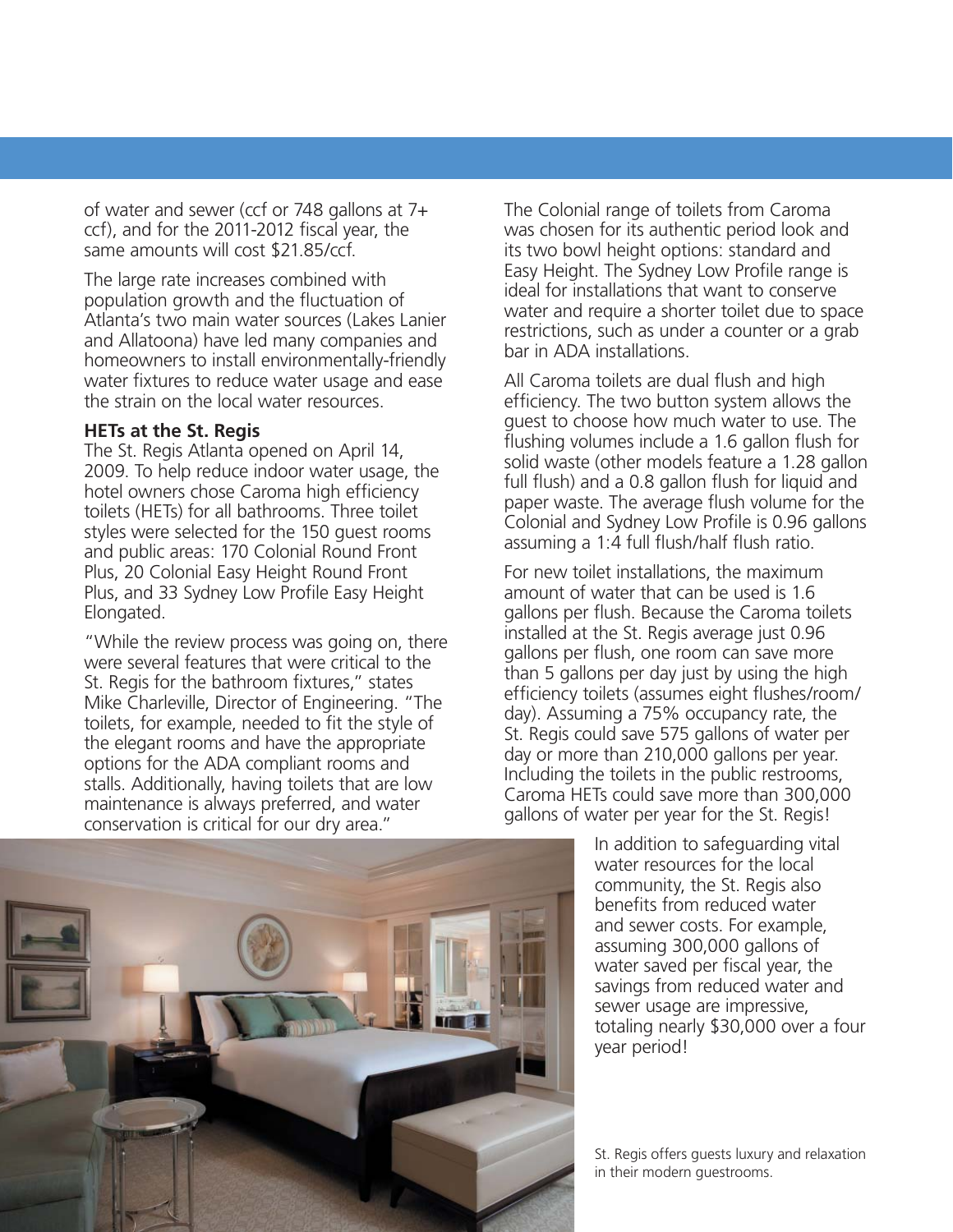"Another major feature of the Caroma toilets that is great is that they just don't clog," explains Charleville. "We don't even have to buy plungers. I don't remember a single clog that we've had to clear. The maintenance savings is nice." Caroma toilets feature a large trapway, nearly double the industry average, making them virtually impossible to clog.

"The installation process for the Caroma toilets was very easy," continues Charleville. "We were able to get all toilets installed without any hassle." Because the toilets are installed similar to any standard North American toilet, no additional plumbing requirements exist.

In the Wall Street Journal on June 13, 2009, Laura Landro reviewed the St. Regis Atlanta in "Two Helpings of New Southern Splendor". According to Ms. Landro, "My favorite 'green' feature: a toilet with one flush button for 'half' and one for 'full'". This underscores how Caroma dual flush toilets can help hotels communicate their commitment to sustainability to their guests and the general public.

St. Regis customers have enjoyed the water conservation features as well. "In addition to Caroma's high efficiency toilets, we also have ecofriendly showerheads, faucets, and aerators for a complete package," explains Charleville. "We are often receiving requests from customers asking for more information on the products installed because they like the style and that they help protect the environment. We are extremely pleased with the Caroma toilets. They are the best thing I've seen out there for style and water conservation."

Right photo: Colonial 270 HET in St. Regis Atlanta guest room.

Photo below: Sydney Low Profile 270 HET in St. Regis Atlanta guest room. Ideal for ADA installations.



*"Another major feature of the Caroma toilets that is great is that they just don't clog...I don't remember a single clog that we've had to clear.."*

> *Mike Charleville Director of Engineering St. Regis Atlanta*